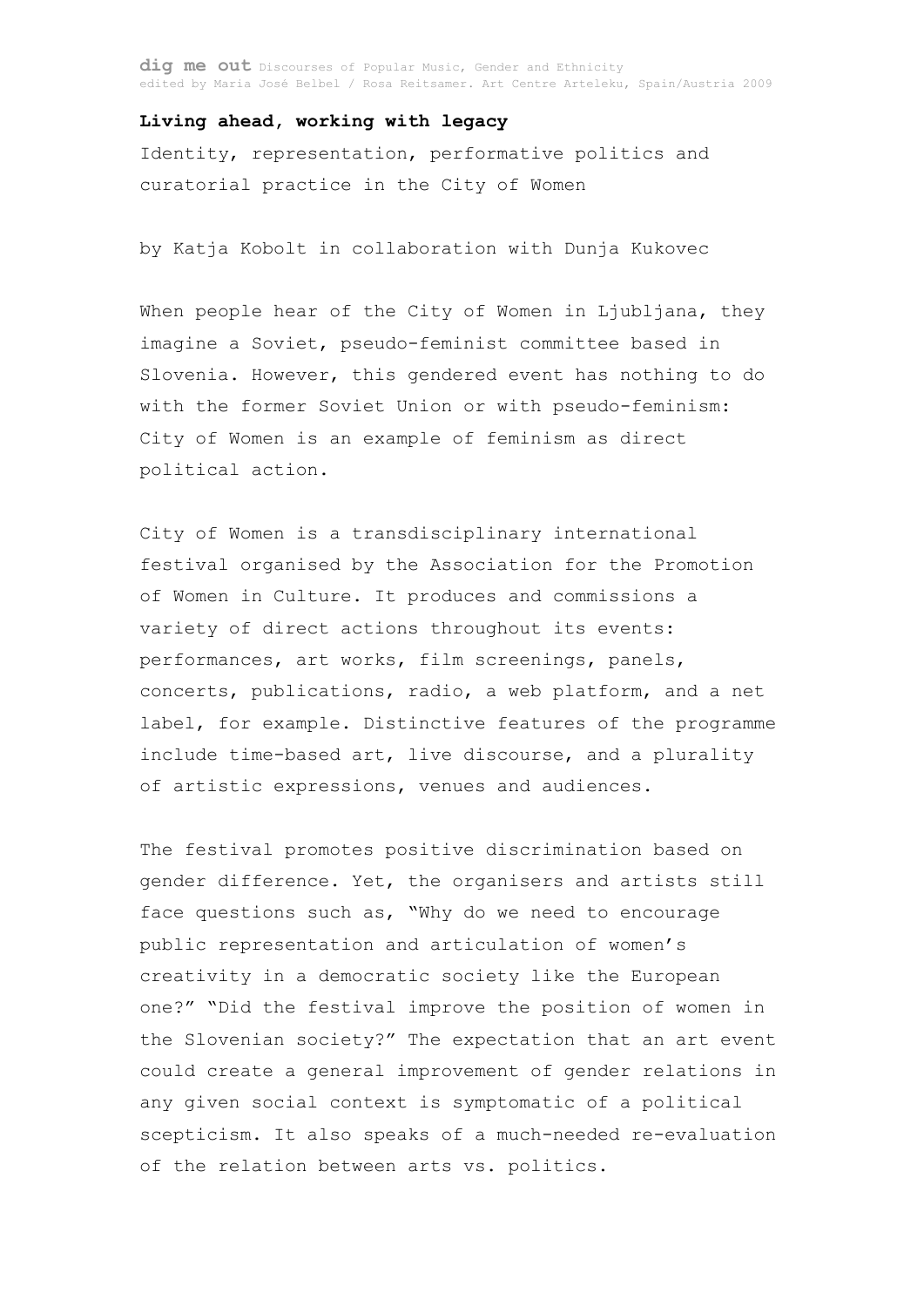**dig me out**

The role of arts and theoretical discourses can be to expose the methods of regulation in social and individual lives (such as subjectivisation through differences in gender, class, ethnicity, and so on). These discourses can suggest possible sign (dis)orders and draft paths to subversion. They can generate moments of inclusive perception.

Within contemporary feminist communities, inclusiveness is often marked – in part – by a level of queer/LGBT recognition. For instance, projects such as Rde e zore (Red Dawns) in Slovenia and the Balkan region – with which City of Women is a part of a loose feministactivist-queer network (FAQ) – uses queer/LGBT tagging. City of Women does not. Why? Because the "Politics of tagging" functions both as a communication code and a performative trait of identity politics.

The social articulation and interpretation of art is often already gendered; the "Politics of tagging" plays with this malestream positioning: it goes back and forth between the margin and the mainstream. Using tagging to self-position and self-identify in art and activist projects creates classification, mapping, and grouping – a fast communication transfer and instant understanding of de-territorialised phenomena and notions.

Hyper-usage of tags and icons in a masquerade manner propagates queer practice. However, this tactic also evacuates queer practices to some extent; if the method gets stiff, the tag – and with it the practice in question – becomes a commodity, subjectivised under an "over code" or master narrative.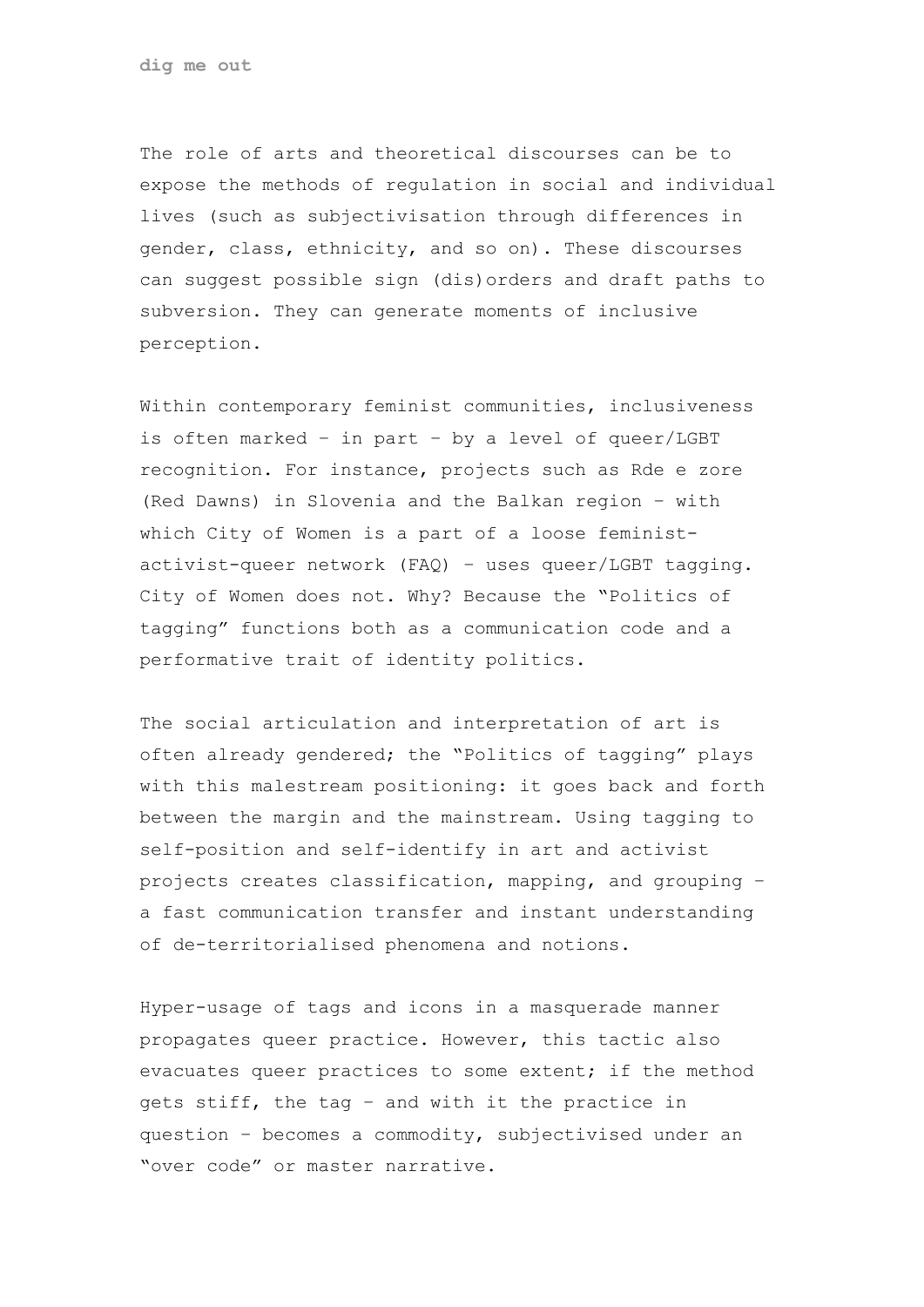**dig me out**

This is why City of Women – apart from its insistence on "women's authorship" – changes its focus each year. The annual festival theme functions as a tool to raise political and ethical questions; if City of Women explores environmental appropriation, bio- power and similar issues in 2008, then the  $15<sup>th</sup>$  City of Women festival in 2009 considers the "Global South" and its concerns.

Our event is sometimes criticised for failing to represent a broad feminist women's agenda (addressing violence against women, sexuality, maternity, domestic labour, economical conditions, and so on). These issues are surely important, but as a programmer of a genderedevent, one should always re-question agency. Where is agency generated? Is it a trend? Do our relational environments (media, geo-, bio-politics, and so forth) generate our capacity to act? To what extent are our processes and discourses permeable to power relations? Even theoretical discourses are prone to trends.

Launched in the mid 1990s, City of Women aligns itself to the legacy of 1980s feminism. Whilst the festival has been significantly influenced by recent gender theories, and embodies some third wave concepts, City of Women has never claimed the existence of an essentialised "women's art" – rather, we have asserted a "queer (art) position".

Several activities are consistent: internationality, transdisciplinarity, local and global agendas, the use of different venues, and, above all, the focus on women's authorship. A fourteen-year history like this creates a sense of continuity that is full of interruptions; the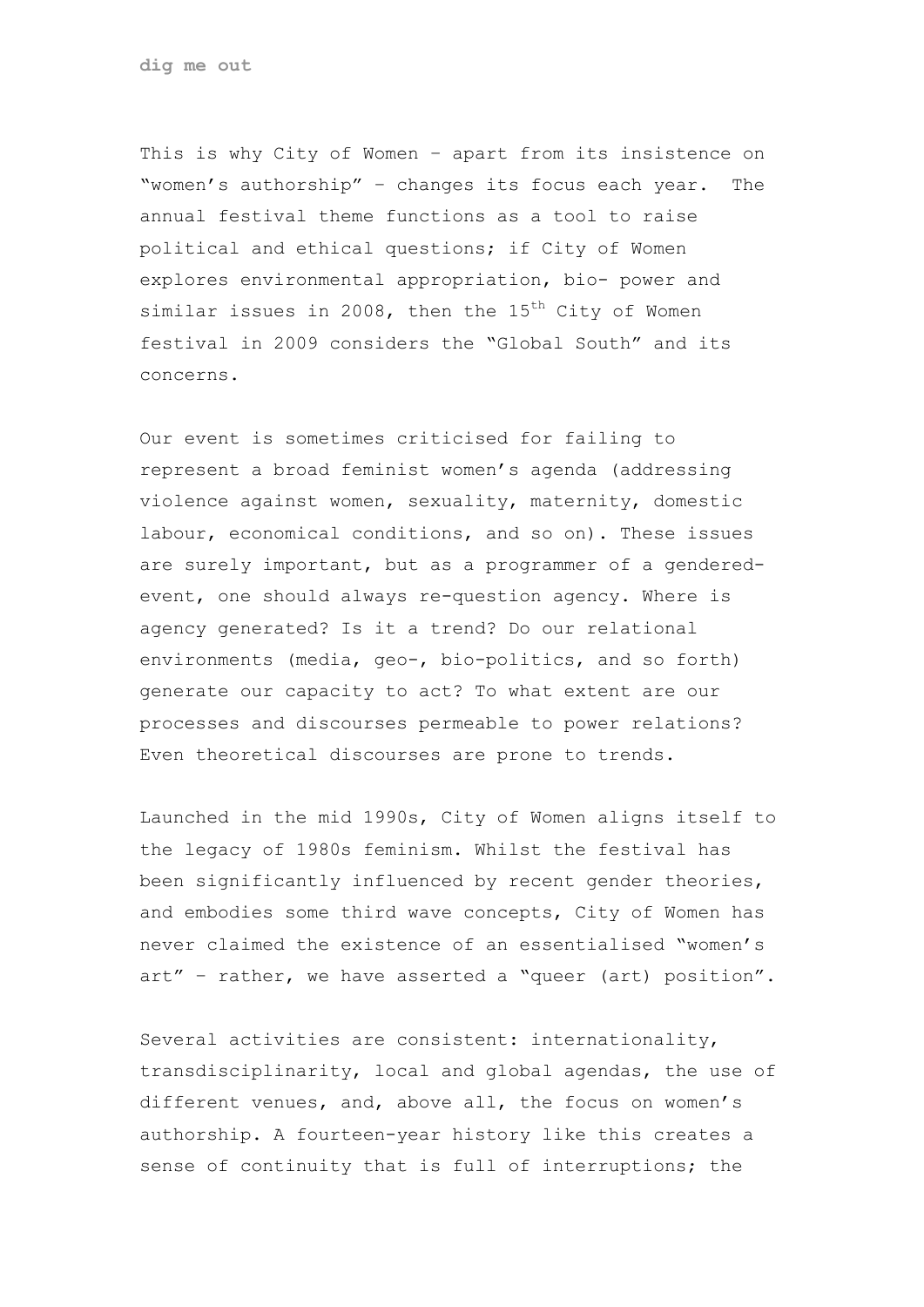**dig me out**

creative potential of our repetition resides in the contingency of difference generated by its subjects. Temporality and spatiality are important factors. Which brings us to a new set of questions: Where are we now? In what moment do we inhabit a particular place? What is our situated knowledge?

Organisers, international artists, theoreticians, and activists collectively generate the agenda of the City of Women festival in all of their particularities. Spatiality is a determinant in this process – as it is in broader arts practices – because of geo-, bio-political, and bio-capital conditions.

City of Women has fought against lack of space, undernurtured financial situations, and precarious conditions since 1995. In many aspects, the festival is subjected to the "over code" of mainstream art systems, with the same exoticising, normative expectation towards peripheral communities, genders and artists. There is room for empowerment within this model; the City of Women tries to establish a "coming together" of women from different parts of the world to raise their own agendas.

City of Women presents sounds that introduce errors, and musicians and artists not yet too exploited by the creative industries (who are not afraid of claiming agency). You will find these artists at our online archive – there have been so many exciting musicians at City of Women, it would be a pity to reduce this plurality to just a couple of names here. Write to us if you are one of the artists and we do not know each other yet.